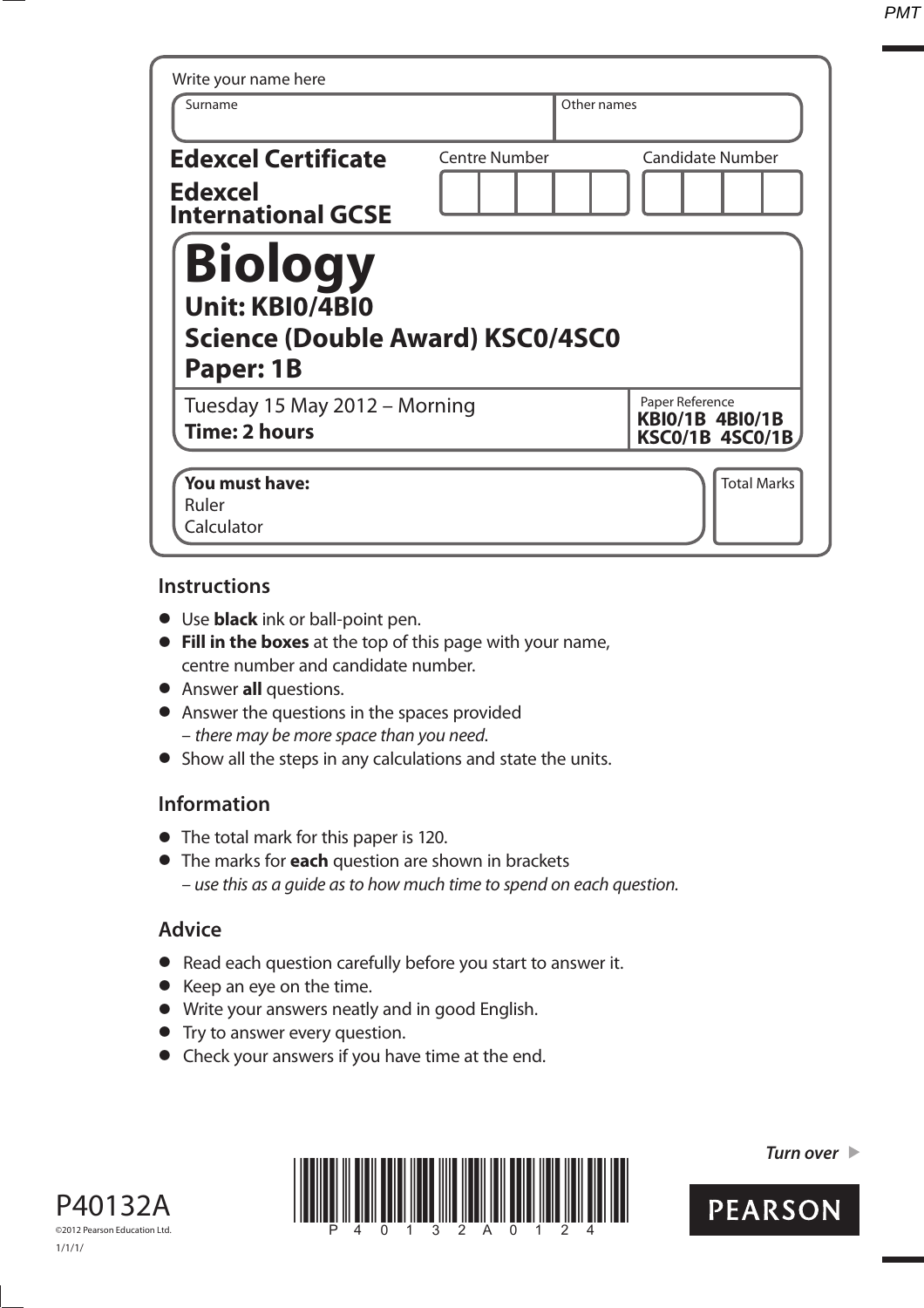#### **Answer ALL questions.**

**1** (a) Although plants and animals have many different features, they also have some features in common.

The table lists some features.

In each box, place a tick  $(\checkmark)$  if the feature is present or a cross  $(\star)$  if the feature is absent. One has been done for you.

**(4)**

| <b>Feature</b>                 | <b>Plants</b> | <b>Animals</b> |
|--------------------------------|---------------|----------------|
| can move from place to place   | ×             |                |
| can carry out photosynthesis   |               |                |
| are multicellular              |               |                |
| have cells with cell walls     |               |                |
| store carbohydrate as glycogen |               |                |

(b) Organisms that cause disease are known as pathogens.

1 ...............................................................................................................................................................................................................................................................................

Give **two** groups of organisms that include pathogens.

2 ...............................................................................................................................................................................................................................................................................

**(2)**

**(Total for Question 1 = 6 marks)**

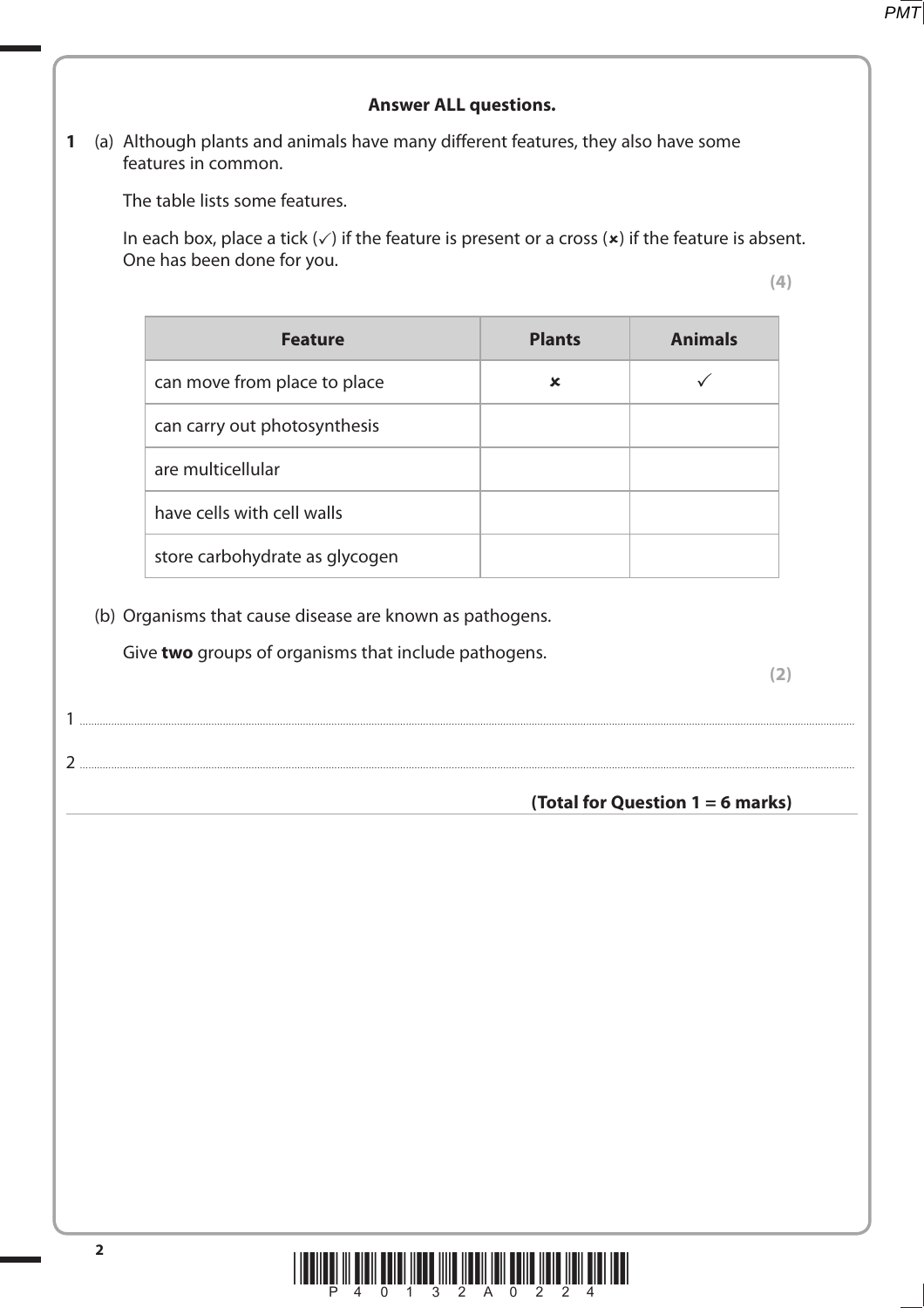$(2)$ 

 $(1)$ 

 $(1)$ 

 $(2)$ 

# capillary aorta vena cava (a) The table gives information about these blood vessels. Complete the table by writing the name of the correct blood vessel in each empty box. **Diameter of Thickness of Name of blood vessel** the vessel wall the lumen in mm in mm 30.0  $1.5$  $0.006$  $0.001$ 25.0  $2.0$ (b) (i) Which of these blood vessels carries blood containing the most oxygen? (ii) Which of these blood vessels carries blood at the lowest pressure? (iii) Which of these blood vessels is most suited for gas exchange? Explain your answer. (Total for Question  $2 = 6$  marks)

2 The box shows the names of three blood vessels.



 $\overline{\mathbf{3}}$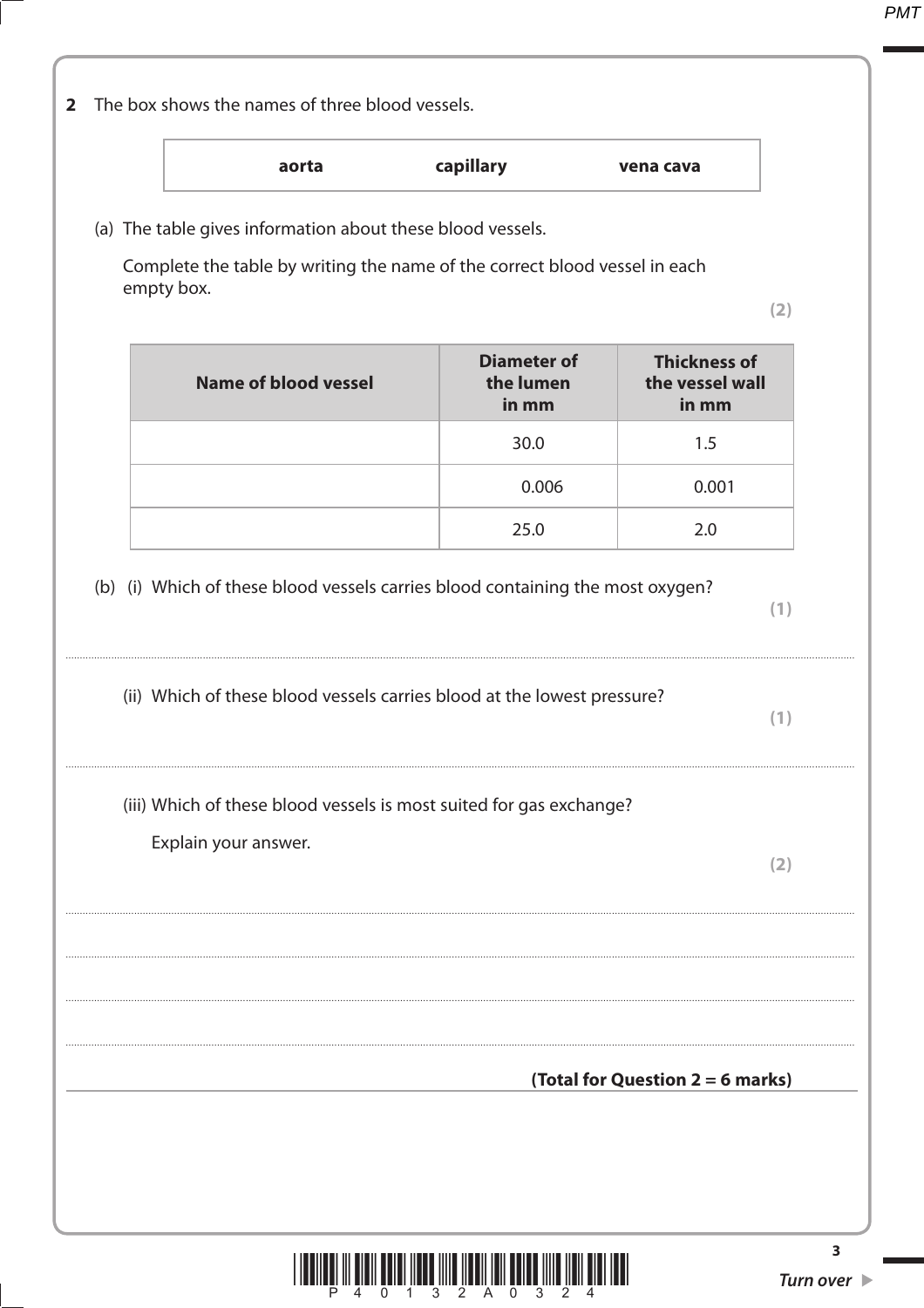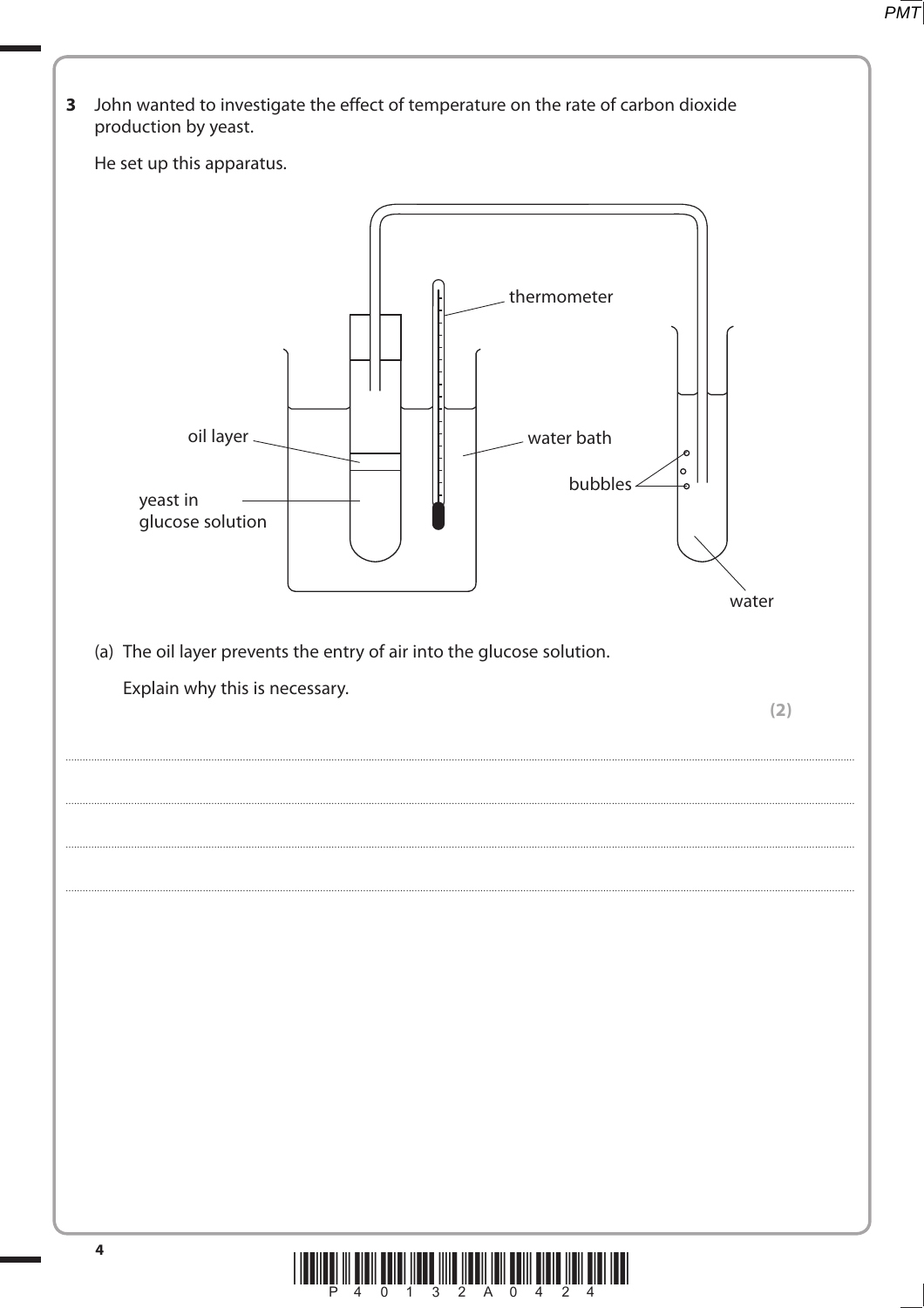| (b) John varied the temperature of the water bath between 15 °C and 65 °C. He<br>measured the rate of carbon dioxide production by counting the number of<br>bubbles per minute. |                                      |
|----------------------------------------------------------------------------------------------------------------------------------------------------------------------------------|--------------------------------------|
| (i) Sketch the shape of the graph that John would obtain on the axes below.                                                                                                      | (3)                                  |
| rate of<br>carbon dioxide<br>production<br>in bubbles<br>per minute                                                                                                              |                                      |
| temperature<br>in °C                                                                                                                                                             |                                      |
| (ii) Give the dependent variable in this experiment.                                                                                                                             | (1)                                  |
| (iii) Give the independent variable in this experiment.                                                                                                                          | (1)                                  |
| (c) Give two variables that John would need to keep the same in his experiment.                                                                                                  | (2)                                  |
|                                                                                                                                                                                  |                                      |
|                                                                                                                                                                                  |                                      |
|                                                                                                                                                                                  |                                      |
|                                                                                                                                                                                  | 5<br>Turn over $\blacktriangleright$ |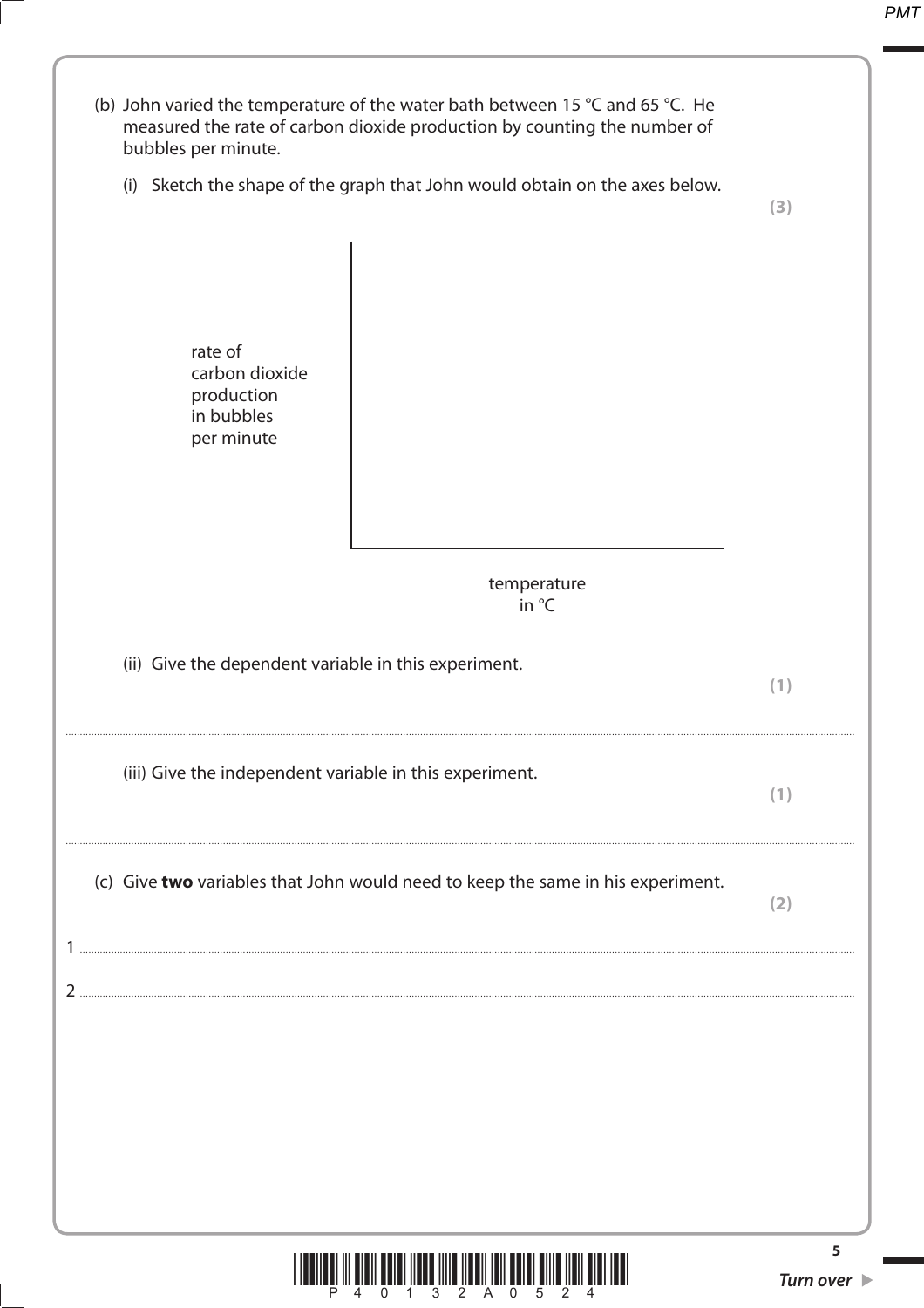$PMT$ 

| (d) Suggest one way that John could improve the reliability of his experiment.                                                           | (1) |
|------------------------------------------------------------------------------------------------------------------------------------------|-----|
| (e) Suggest how John could improve the accuracy of his measurement of the rate of<br>carbon dioxide production.                          | (1) |
| (f) Yeast is used to produce beer.<br>Write the word equation for the respiration of yeast that occurs during the<br>production of beer. | (3) |
| (Total for Question 3 = 14 marks)                                                                                                        |     |
|                                                                                                                                          |     |
| $\boldsymbol{6}$                                                                                                                         |     |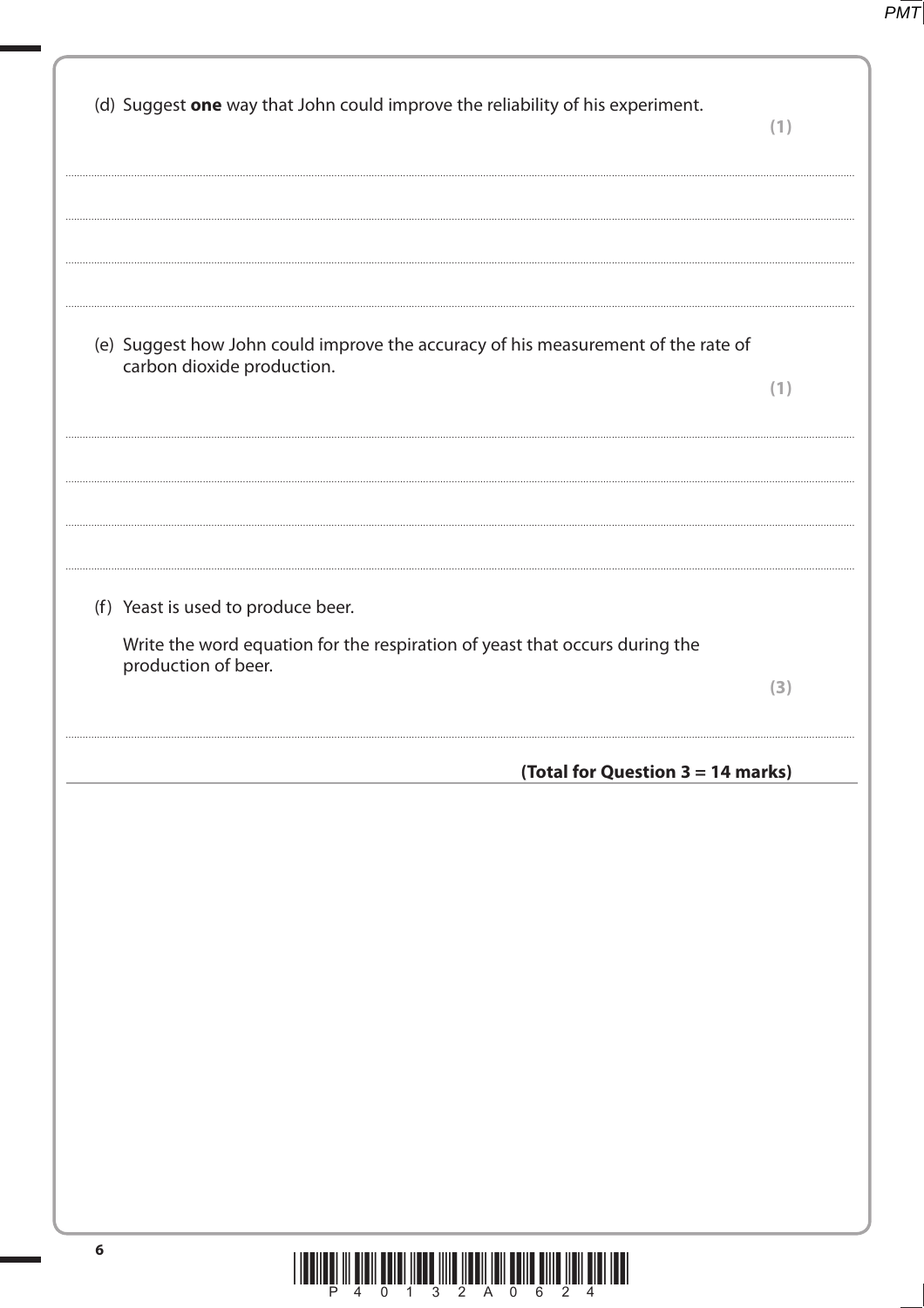# 4 (a) The table lists some structures that provide a large surface area for the diffusion of substances.

Complete the table by naming the organ in which each structure is found. The first one has been done for you.

 $(3)$ 

| <b>Structure</b> | Organ |
|------------------|-------|
| spongy mesophyll | leaf  |
| alveolus         |       |
| nephron          |       |
| villus           |       |

# (b) What is meant by the term diffusion?

 $(2)$ 

(c) The nephron is involved in the removal of substances from the blood.

Describe how substances are removed from the blood into the nephron.

 $(2)$ 

(Total for Question  $4 = 7$  marks)

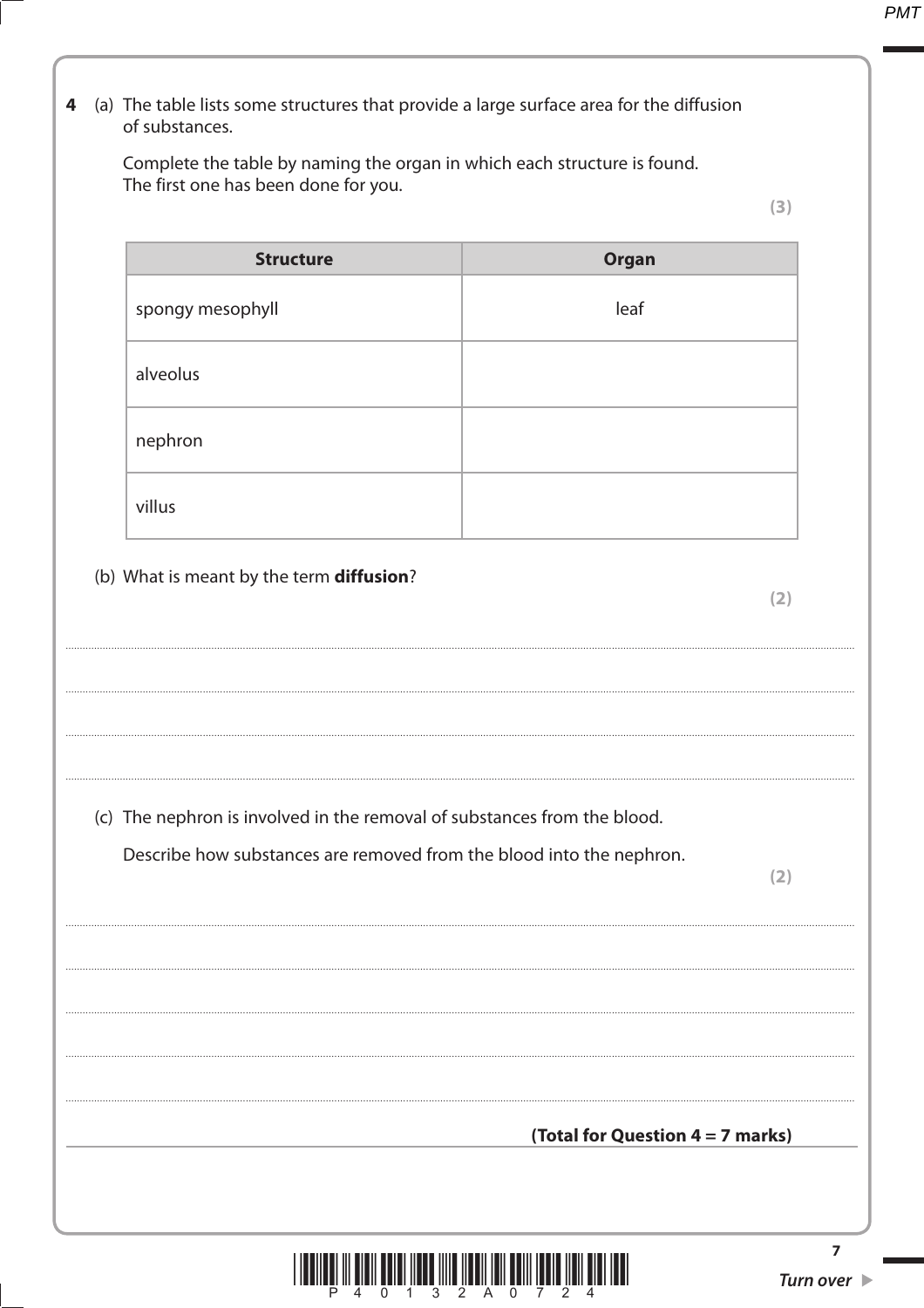| 5 | Crop plants are often grown in glasshouses where conditions can be carefully controlled.<br>This is done in order to get the greatest crop yield. |     |
|---|---------------------------------------------------------------------------------------------------------------------------------------------------|-----|
|   | (a) Explain how the following factors could affect crop yield.                                                                                    |     |
|   | (i) Increasing the temperature of the glasshouse                                                                                                  |     |
|   |                                                                                                                                                   | (3) |
|   |                                                                                                                                                   |     |
|   |                                                                                                                                                   |     |
|   |                                                                                                                                                   |     |
|   |                                                                                                                                                   |     |
|   |                                                                                                                                                   |     |
|   |                                                                                                                                                   |     |
|   |                                                                                                                                                   |     |
|   |                                                                                                                                                   |     |
|   |                                                                                                                                                   |     |
|   |                                                                                                                                                   |     |
|   | (ii) Providing a supply of fertiliser to the crop plants                                                                                          |     |
|   |                                                                                                                                                   | (3) |
|   |                                                                                                                                                   |     |
|   |                                                                                                                                                   |     |
|   |                                                                                                                                                   |     |
|   |                                                                                                                                                   |     |
|   |                                                                                                                                                   |     |
|   |                                                                                                                                                   |     |
|   |                                                                                                                                                   |     |
|   |                                                                                                                                                   |     |
|   |                                                                                                                                                   |     |
|   |                                                                                                                                                   |     |
|   |                                                                                                                                                   |     |
|   |                                                                                                                                                   |     |
|   |                                                                                                                                                   |     |
|   | 8                                                                                                                                                 |     |
|   |                                                                                                                                                   |     |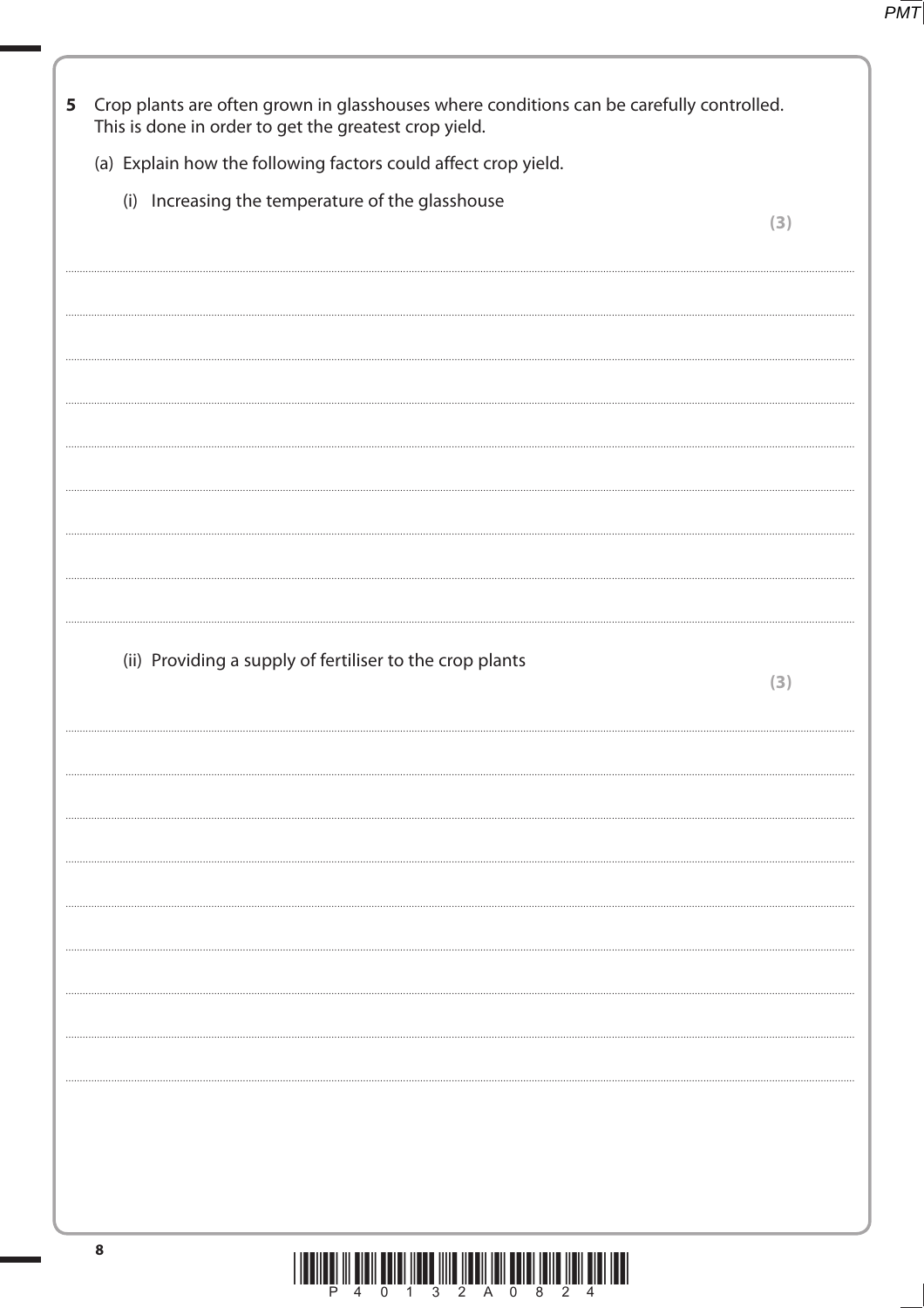| (b) Sometimes a farmer needs to control an insect pest that might damage his crops.     |                                      |
|-----------------------------------------------------------------------------------------|--------------------------------------|
| He can do this by using either biological control or a chemical pesticide.              |                                      |
| (i) Describe one example of the use of biological control.                              | (2)                                  |
|                                                                                         |                                      |
|                                                                                         |                                      |
| (ii) Give three advantages of using biological control instead of a chemical pesticide. | 3)                                   |
|                                                                                         |                                      |
|                                                                                         |                                      |
| (Total for Question 5 = 11 marks)                                                       |                                      |
|                                                                                         |                                      |
|                                                                                         |                                      |
|                                                                                         |                                      |
|                                                                                         |                                      |
|                                                                                         |                                      |
|                                                                                         | 9<br>Turn over $\blacktriangleright$ |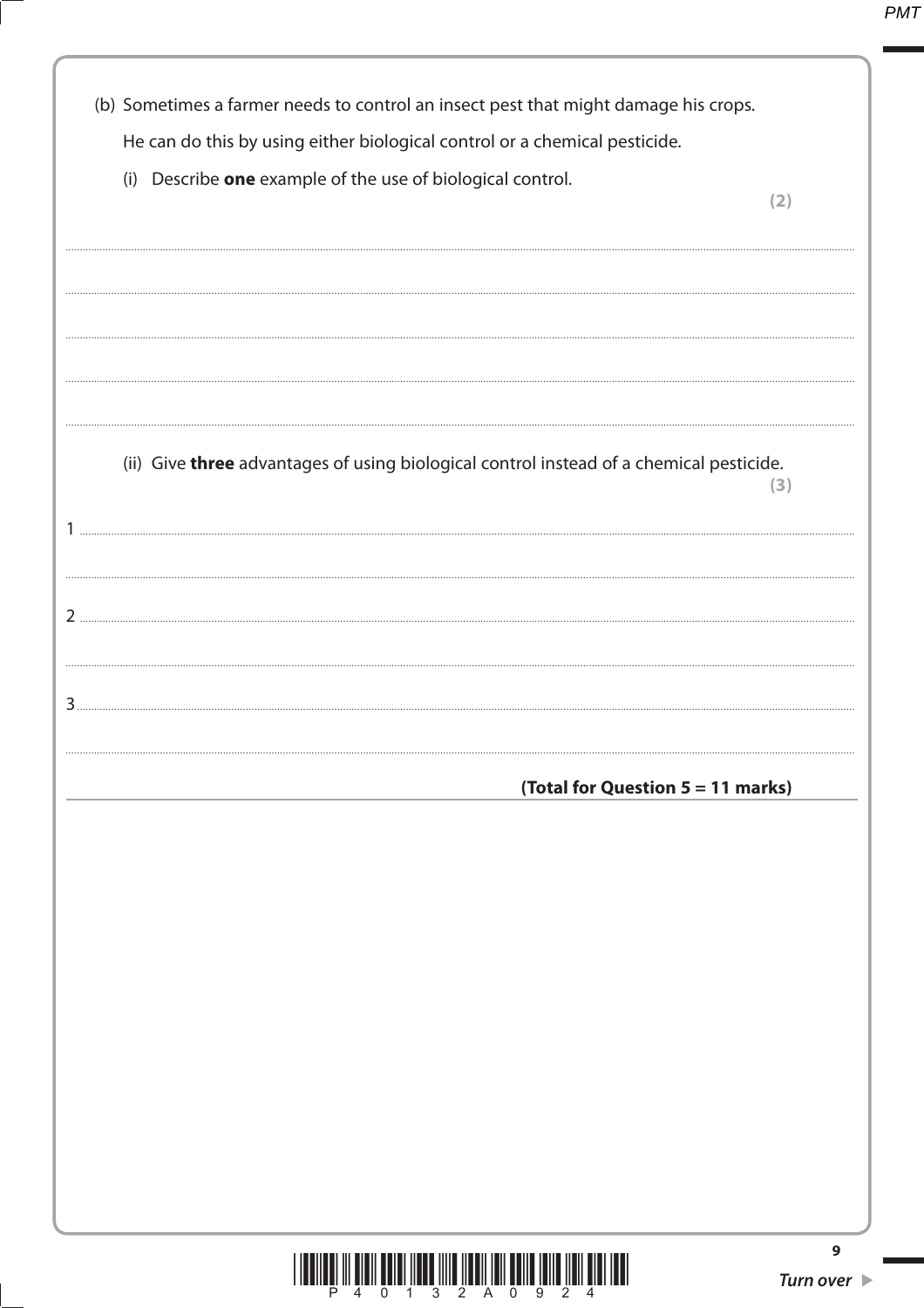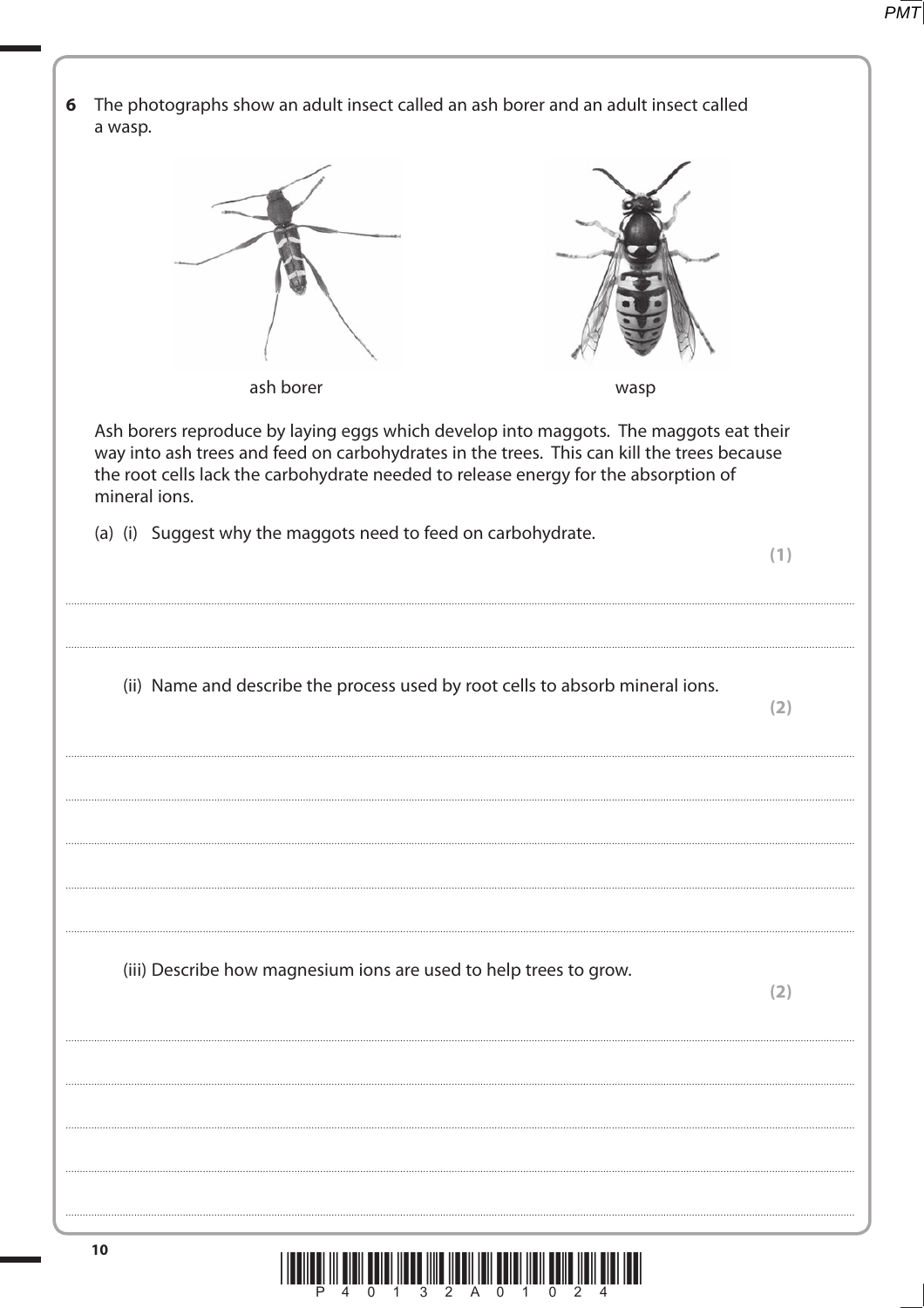| avoid attacking wasps.                                                                                |                                  |
|-------------------------------------------------------------------------------------------------------|----------------------------------|
| Ash borers look very similar to wasps.                                                                |                                  |
| Use your knowledge of natural selection to explain why ash borers have evolved<br>to look like wasps. |                                  |
|                                                                                                       | (4)                              |
|                                                                                                       |                                  |
|                                                                                                       |                                  |
|                                                                                                       |                                  |
|                                                                                                       |                                  |
|                                                                                                       |                                  |
|                                                                                                       |                                  |
|                                                                                                       |                                  |
|                                                                                                       |                                  |
|                                                                                                       |                                  |
|                                                                                                       |                                  |
|                                                                                                       |                                  |
|                                                                                                       |                                  |
|                                                                                                       |                                  |
|                                                                                                       |                                  |
|                                                                                                       |                                  |
|                                                                                                       |                                  |
|                                                                                                       | (Total for Question 6 = 9 marks) |
|                                                                                                       |                                  |
|                                                                                                       |                                  |
|                                                                                                       |                                  |
|                                                                                                       |                                  |
|                                                                                                       |                                  |
|                                                                                                       |                                  |
|                                                                                                       |                                  |
|                                                                                                       |                                  |
|                                                                                                       |                                  |
|                                                                                                       |                                  |
|                                                                                                       |                                  |
|                                                                                                       |                                  |
|                                                                                                       |                                  |
|                                                                                                       |                                  |
|                                                                                                       |                                  |
|                                                                                                       |                                  |

 $\begin{array}{c} \text{if} \ \text{if} \ \text{if} \ \text{if} \ \text{if} \ \text{if} \ \text{if} \ \text{if} \ \text{if} \ \text{if} \ \text{if} \ \text{if} \ \text{if} \ \text{if} \ \text{if} \ \text{if} \ \text{if} \ \text{if} \ \text{if} \ \text{if} \ \text{if} \ \text{if} \ \text{if} \ \text{if} \ \text{if} \ \text{if} \ \text{if} \ \text{if} \ \text{if} \ \text{if} \ \text{if} \ \text{if} \ \text{if} \ \text{if} \ \text{if} \ \text{$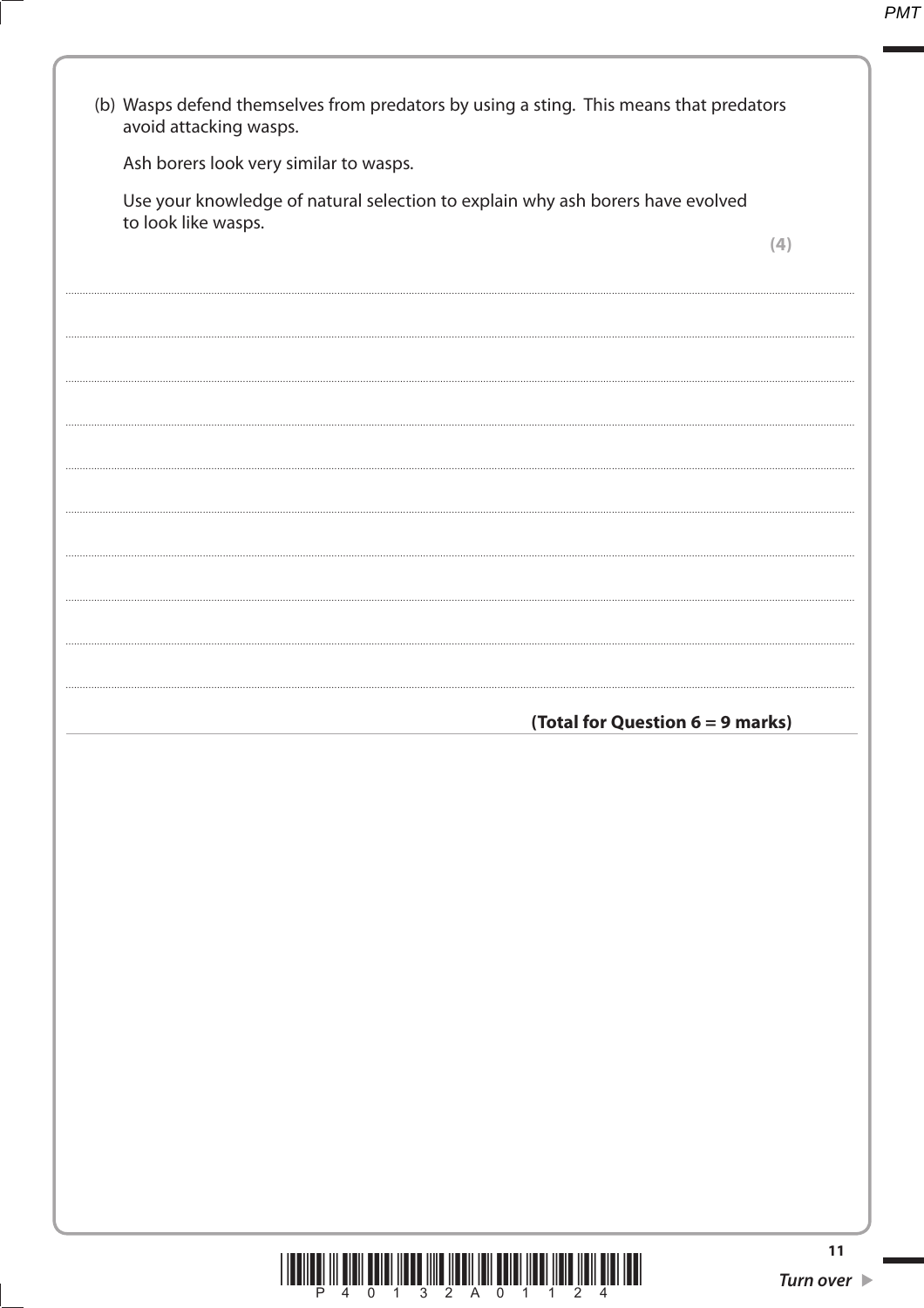**7** Achondroplasia is an inherited condition in humans. Adults with achondroplasia are much shorter than average height.

 This condition is controlled by a gene with two alleles. The dominant allele (**A**) codes for shorter than average height and the recessive allele (**a**) codes for average height.

 (a) Two parents both had achondroplasia. They had a child who grew up to be of average height.

Use a genetic diagram to show:

- the genotype of each parent
- the gametes they produced
- the genotypes of all the possible offspring
- the phenotypes of all the possible offspring

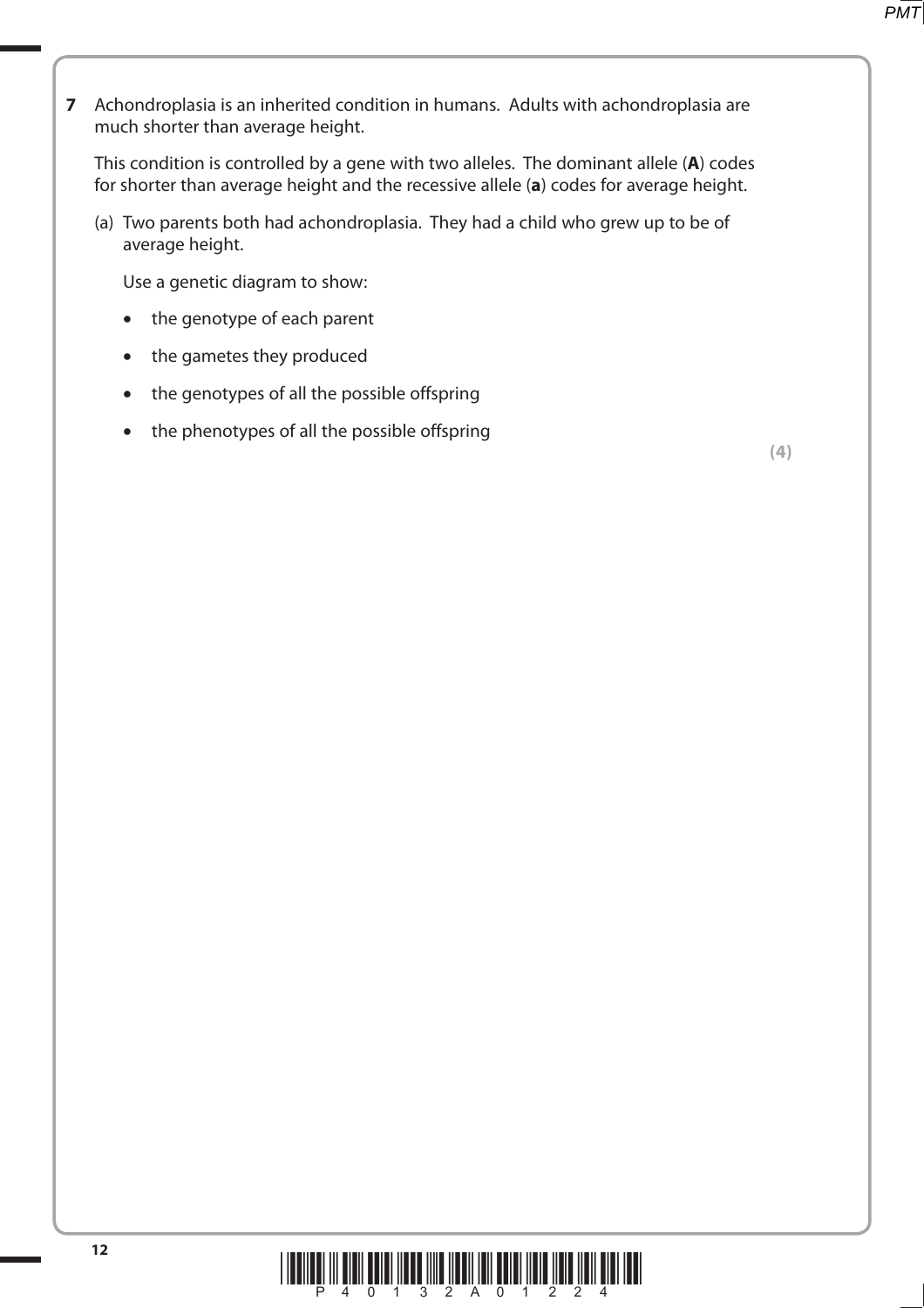| (b) The parents had a second child.<br>State the probability that this child grew up to be of average height. |     |
|---------------------------------------------------------------------------------------------------------------|-----|
|                                                                                                               | (1) |
| (c) Achondroplasia is caused by a dominant allele.                                                            |     |
| (i) Explain what is meant by the term dominant allele.                                                        | (2) |
|                                                                                                               |     |
|                                                                                                               |     |
|                                                                                                               |     |
| (ii) Suggest why the number of people with achondroplasia is low, even though it                              |     |
| is a dominant condition.                                                                                      | (2) |
|                                                                                                               |     |
|                                                                                                               |     |
|                                                                                                               |     |
|                                                                                                               |     |
| (Total for Question 7 = 9 marks)                                                                              |     |
|                                                                                                               |     |
|                                                                                                               |     |
|                                                                                                               |     |
|                                                                                                               |     |
|                                                                                                               | 13  |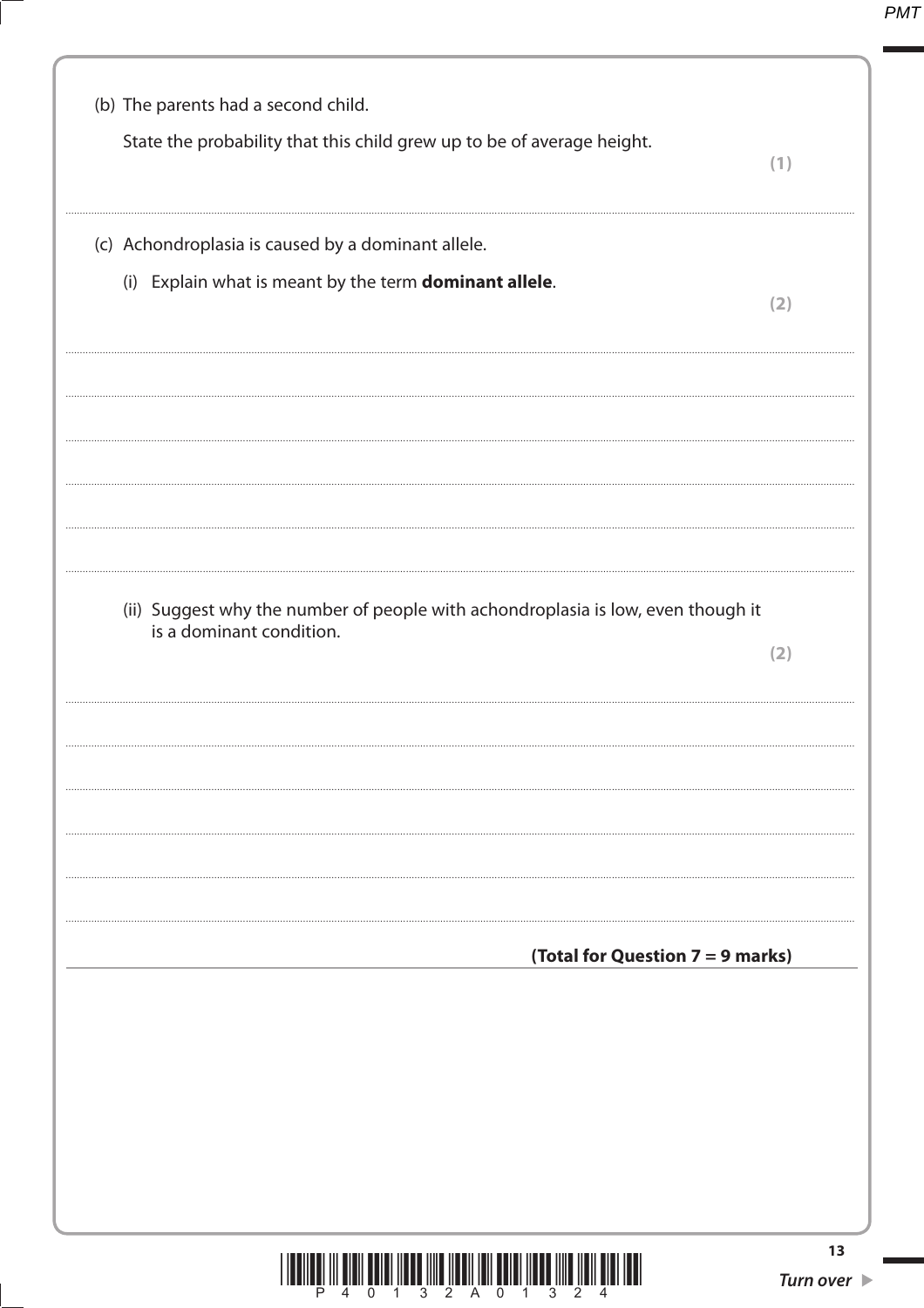**8** The data show the mean temperature in central England during thirteen periods of 25 years. The midpoint of each period is shown.

| <b>Midpoint</b><br>of period | <b>Mean temperature</b><br>in °C |
|------------------------------|----------------------------------|
| 1695                         | 8.63                             |
| 1720                         | 9.33                             |
| 1745                         | 9.10                             |
| 1770                         | 9.17                             |
| 1795                         | 9.03                             |
| 1820                         | 9.13                             |
| 1845                         | 9.08                             |
| 1870                         | 9.19                             |
| 1895                         | 9.08                             |
| 1920                         | 9.31                             |
| 1945                         | 9.58                             |
| 1970                         | 9.49                             |
| 1995                         | 10.05                            |

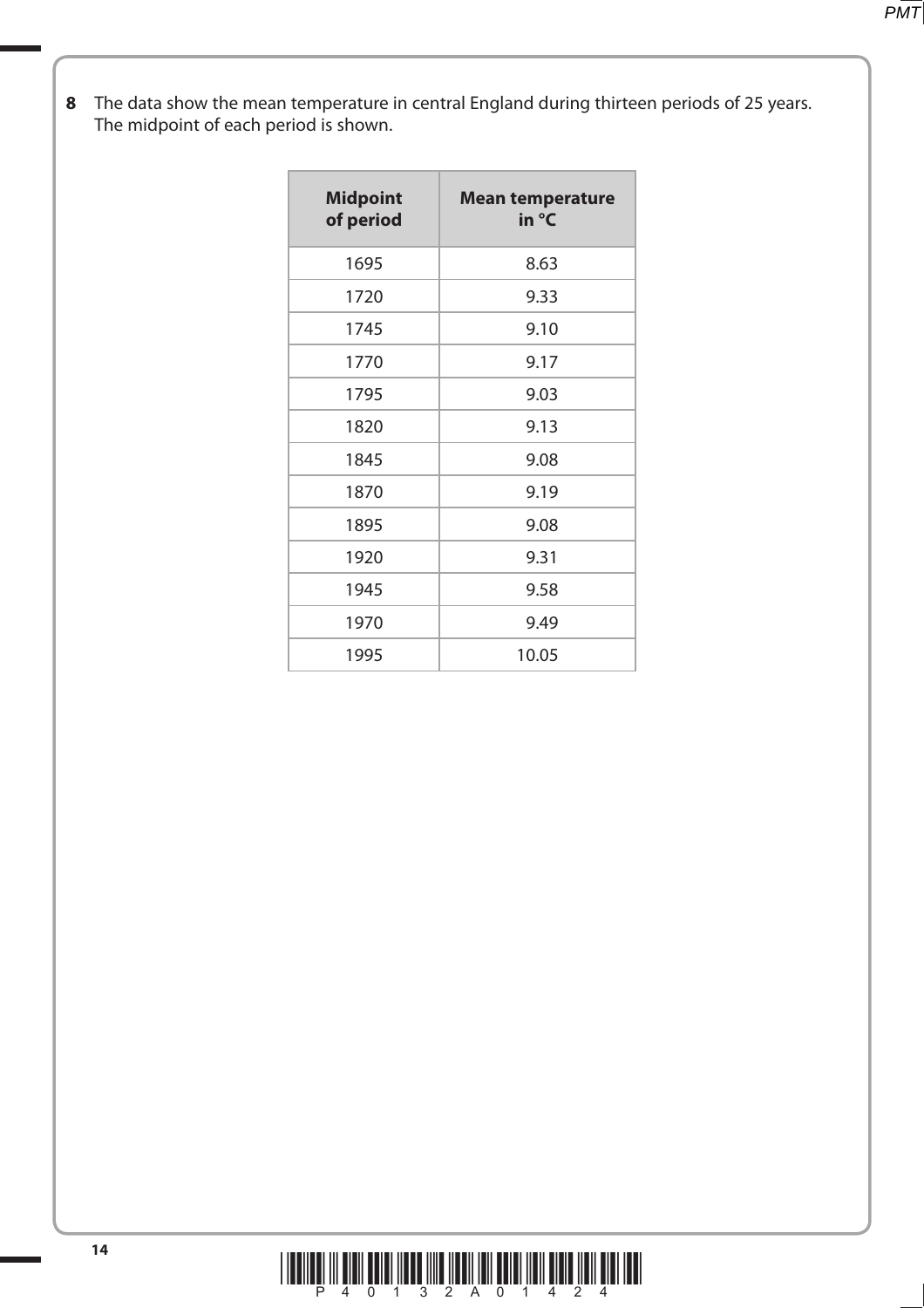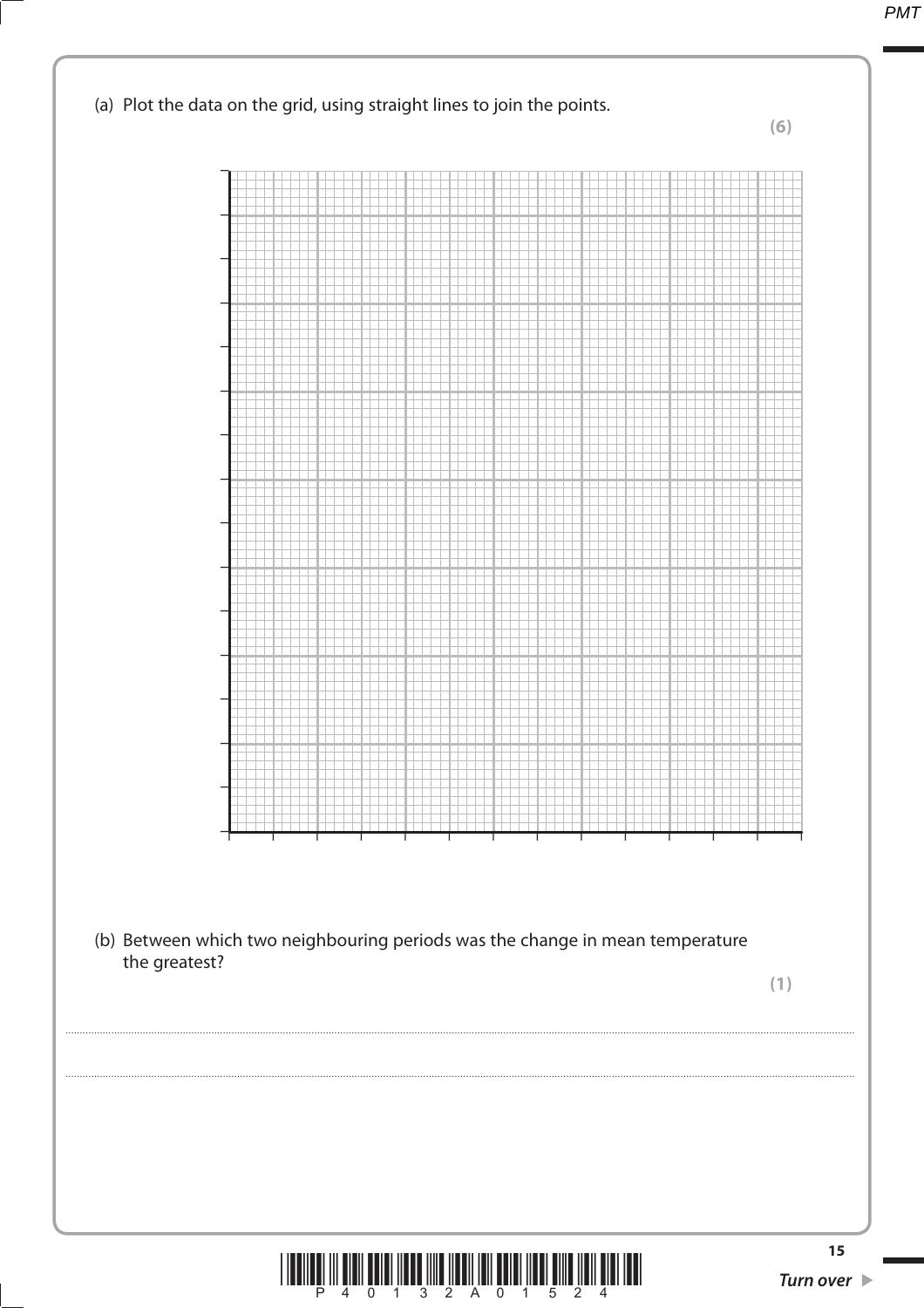| (c) Some scientists think that the release of greenhouse gases has contributed to these<br>changes in temperature. |     |
|--------------------------------------------------------------------------------------------------------------------|-----|
| (i) Name a greenhouse gas.                                                                                         | (1) |
| (ii) What is meant by the term greenhouse gas?                                                                     | (1) |
| (iii) Suggest how human activities could be responsible for the change in temperature                              |     |
| between 1970 and 1995.                                                                                             | (3) |
|                                                                                                                    |     |
|                                                                                                                    |     |
|                                                                                                                    |     |
|                                                                                                                    |     |
|                                                                                                                    |     |
|                                                                                                                    |     |
| (Total for Question 8 = 12 marks)                                                                                  |     |
|                                                                                                                    |     |
|                                                                                                                    |     |
|                                                                                                                    |     |
| 16                                                                                                                 |     |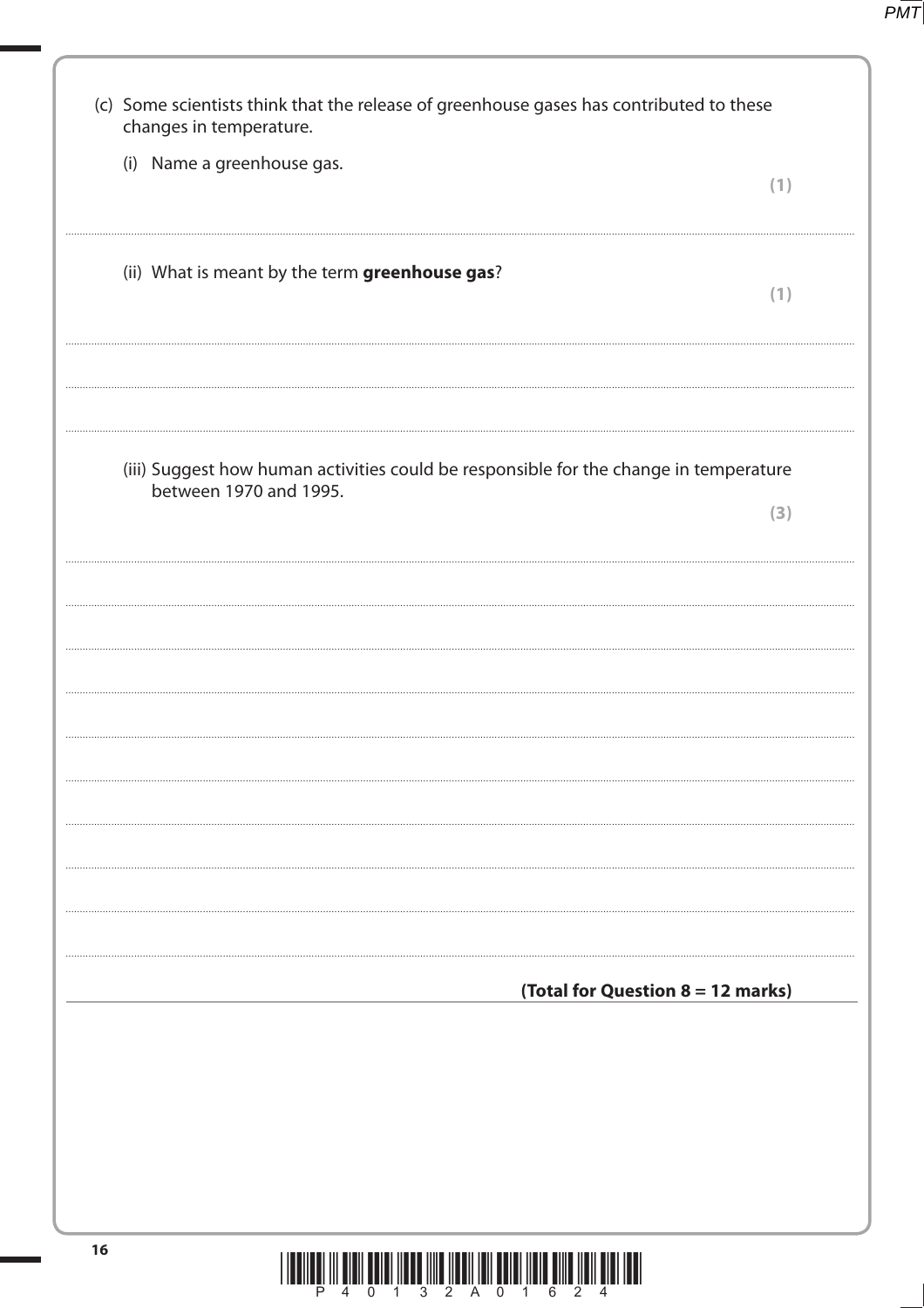| 9                     | Plants and animals can reproduce asexually and sexually.                                                               |                                       |                                       |
|-----------------------|------------------------------------------------------------------------------------------------------------------------|---------------------------------------|---------------------------------------|
|                       | (a) Give an example of a way that plants can reproduce asexually.                                                      |                                       | (1)                                   |
|                       |                                                                                                                        |                                       |                                       |
|                       |                                                                                                                        |                                       |                                       |
|                       | (b) Complete the table showing features of sexual reproduction in plants and animals.                                  |                                       | (3)                                   |
| <b>Feature</b>        | <b>Sexual reproduction in plants</b>                                                                                   | <b>Sexual reproduction in animals</b> |                                       |
| male gametes          | pollen nucleus                                                                                                         |                                       |                                       |
| site of fertilisation |                                                                                                                        |                                       |                                       |
|                       | (c) Suggest why the number and size of human male gametes differs from the number<br>and size of human female gametes. |                                       |                                       |
|                       |                                                                                                                        |                                       | (2)                                   |
|                       |                                                                                                                        |                                       |                                       |
|                       |                                                                                                                        |                                       |                                       |
|                       |                                                                                                                        |                                       |                                       |
|                       |                                                                                                                        |                                       |                                       |
|                       |                                                                                                                        | (Total for Question 9 = 6 marks)      |                                       |
|                       |                                                                                                                        |                                       |                                       |
|                       |                                                                                                                        |                                       |                                       |
|                       |                                                                                                                        |                                       |                                       |
|                       |                                                                                                                        |                                       |                                       |
|                       | IIIIII                                                                                                                 |                                       | 17<br>Turn over $\blacktriangleright$ |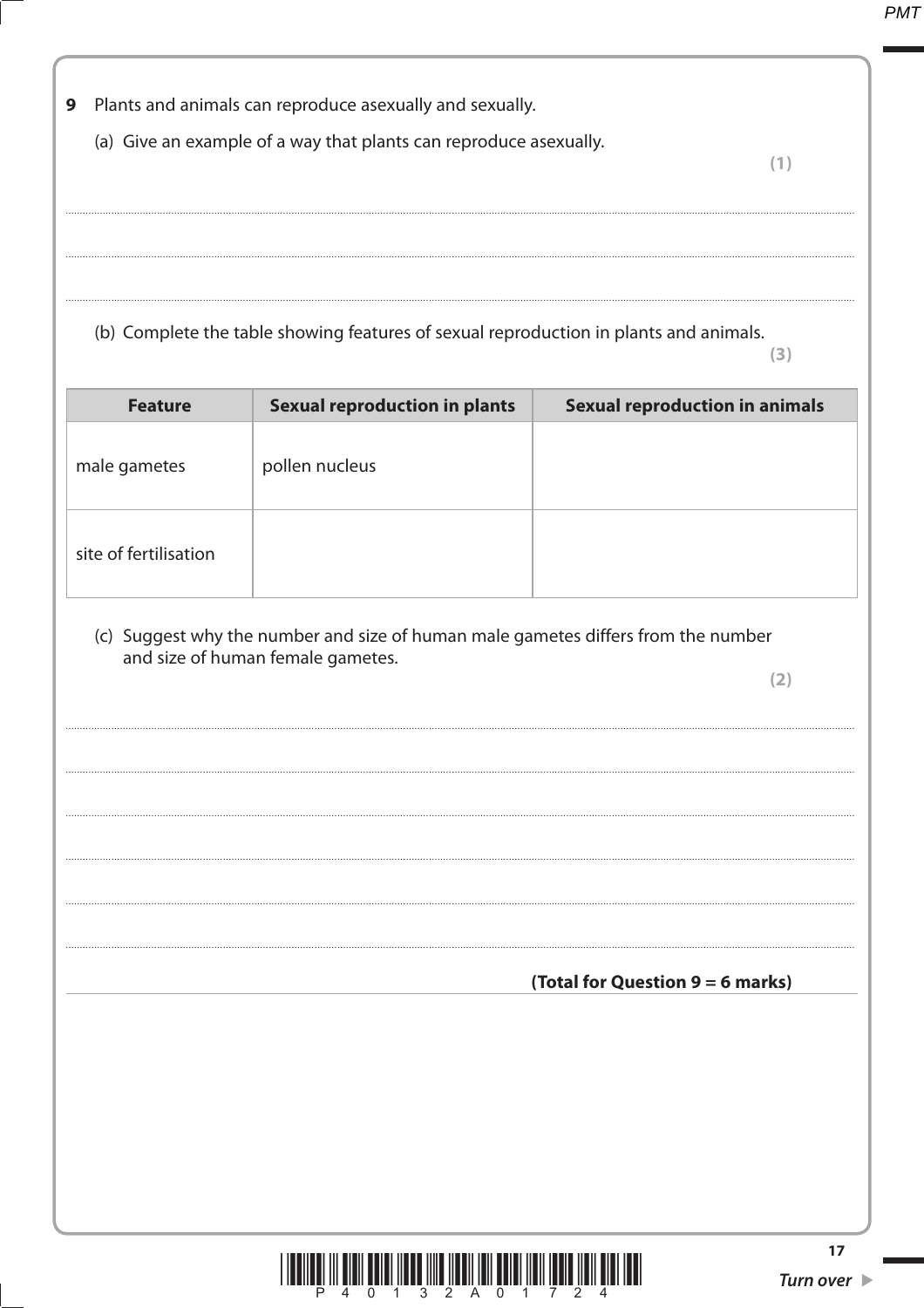| 10 During photosynthesis, plants absorb carbon dioxide through their leaves.  |     |
|-------------------------------------------------------------------------------|-----|
| (a) Describe how the structure of a leaf is adapted to absorb carbon dioxide. |     |
|                                                                               | (3) |
|                                                                               |     |
|                                                                               |     |
|                                                                               |     |
|                                                                               |     |
|                                                                               |     |
|                                                                               |     |
|                                                                               |     |
|                                                                               |     |
|                                                                               |     |
|                                                                               |     |
| (b) Write the balanced chemical equation for photosynthesis.                  | (2) |
|                                                                               |     |
|                                                                               |     |
|                                                                               |     |
|                                                                               |     |
|                                                                               |     |
|                                                                               |     |
|                                                                               |     |
|                                                                               |     |
|                                                                               |     |
|                                                                               |     |
|                                                                               |     |
|                                                                               |     |
|                                                                               |     |
|                                                                               |     |
|                                                                               |     |
|                                                                               |     |
|                                                                               |     |
|                                                                               |     |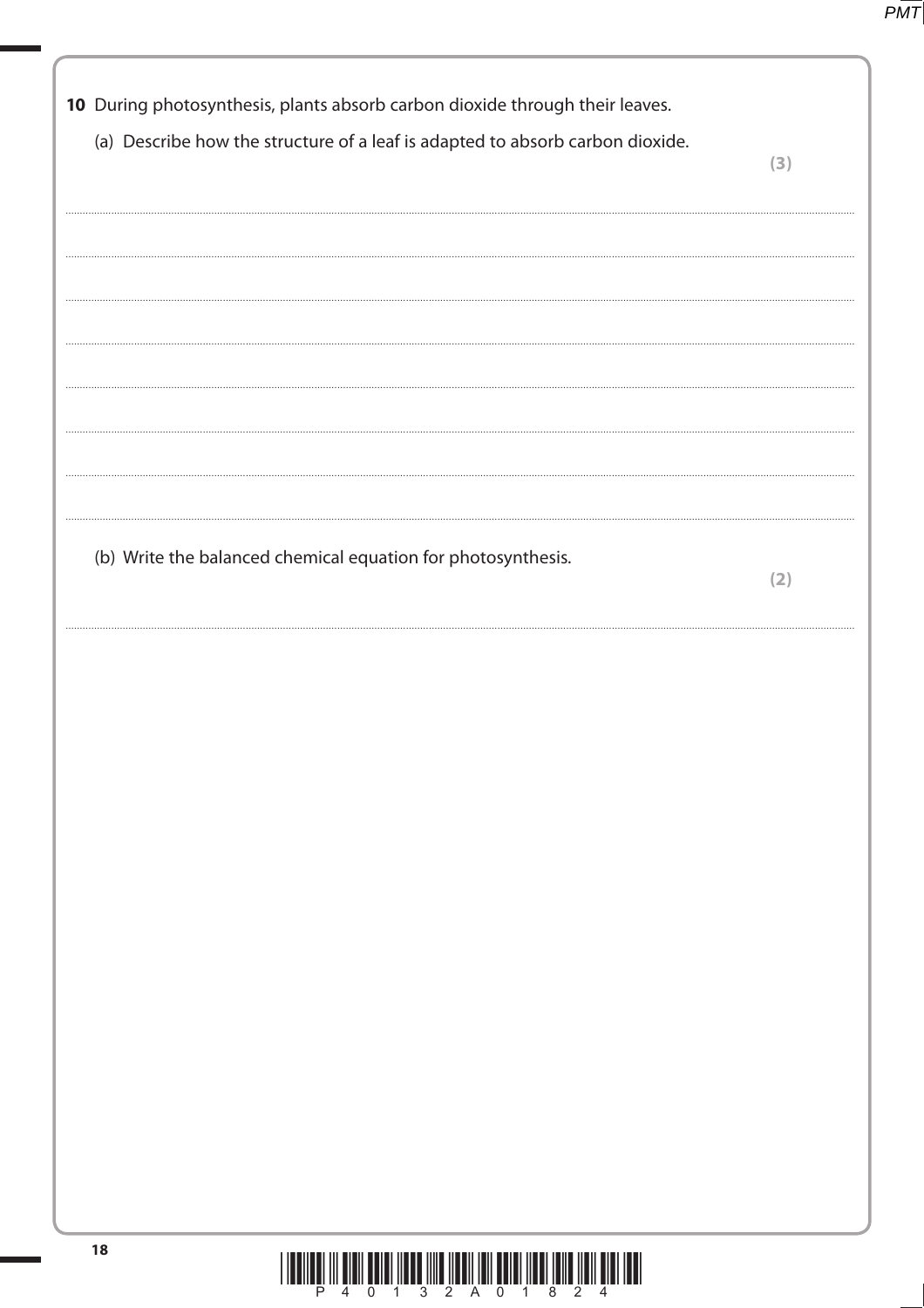| (c) A simple controlled experiment can be carried out to show that a plant leaf produces<br>starch when exposed to light. |     |
|---------------------------------------------------------------------------------------------------------------------------|-----|
| (i) At the start of the experiment, all of the starch should be removed from the leaf.                                    |     |
| Suggest how this could be done.                                                                                           |     |
|                                                                                                                           | (1) |
|                                                                                                                           |     |
|                                                                                                                           |     |
|                                                                                                                           |     |
| (ii) Describe the control you would set up in this experiment.                                                            |     |
|                                                                                                                           | (1) |
|                                                                                                                           |     |
|                                                                                                                           |     |
|                                                                                                                           |     |
|                                                                                                                           |     |
| (iii) Describe how you would test a leaf for starch.                                                                      |     |
| Include the safety precautions you would take and the results you would                                                   |     |
| expect to see.                                                                                                            | (3) |
|                                                                                                                           |     |
|                                                                                                                           |     |
|                                                                                                                           |     |
|                                                                                                                           |     |
|                                                                                                                           |     |
|                                                                                                                           |     |
|                                                                                                                           |     |
|                                                                                                                           |     |
|                                                                                                                           |     |
|                                                                                                                           |     |
| (Total for Question 10 = 10 marks)                                                                                        |     |
|                                                                                                                           |     |
|                                                                                                                           |     |
|                                                                                                                           |     |
|                                                                                                                           |     |

19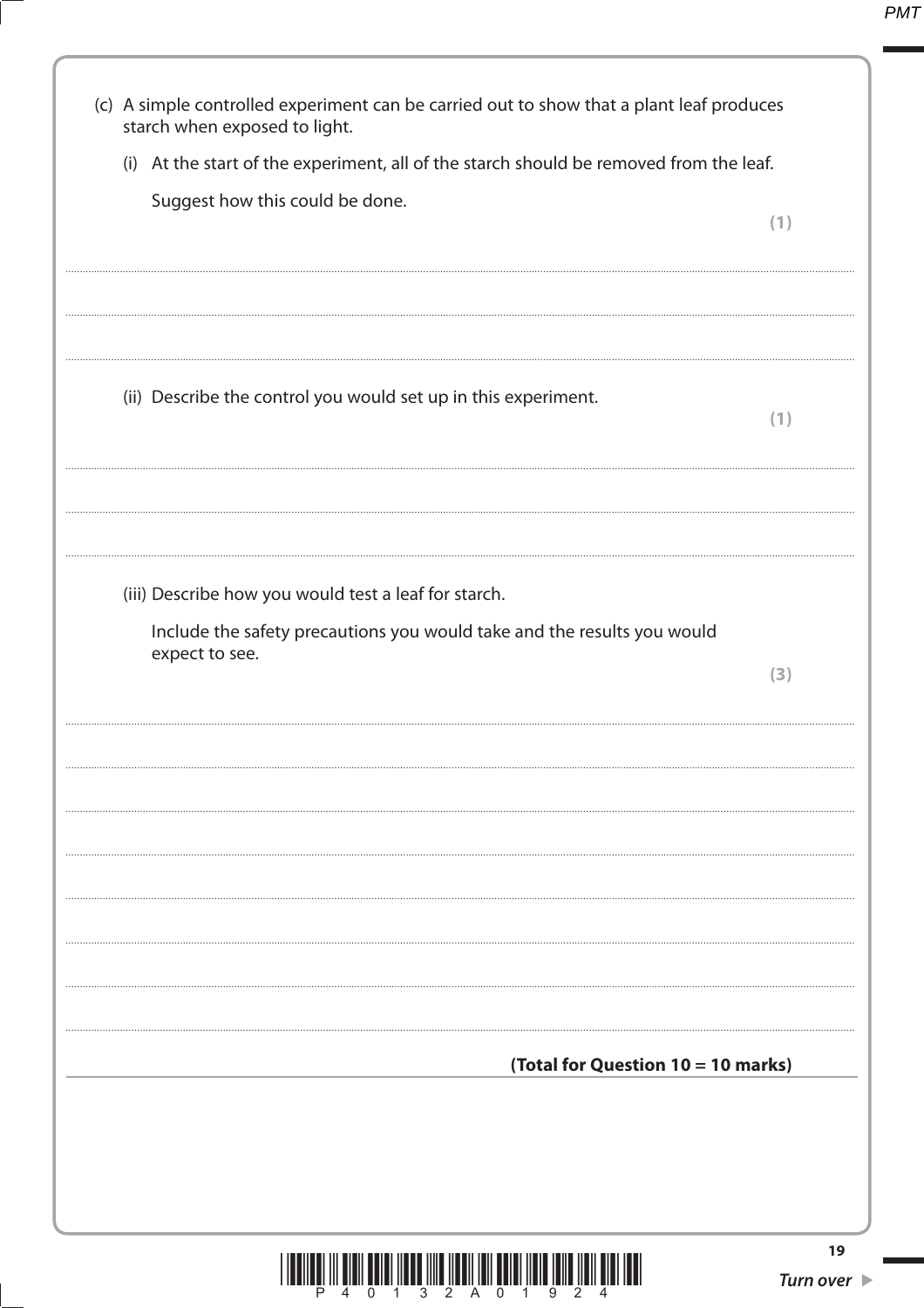11 (a) Some nuclear power stations take in cold water from the sea and use it to cool their reactors. The warmed water is released back into the sea. This can cause thermal pollution because the increased water temperature has an effect on the concentration of dissolved oxygen.

The table shows the effect of water temperature on the concentration of dissolved oxygen.

| <b>Water temperature</b><br>in $\mathrm{C}$ | <b>Concentration of oxygen</b><br>in mg per litre |
|---------------------------------------------|---------------------------------------------------|
|                                             | 12.37                                             |
| 10                                          | 10.92                                             |
| 15                                          | 9.76                                              |
| 20                                          | 8 84                                              |

(i) Calculate the percentage change in concentration of oxygen when the water temperature rises from 10 °C to 15 °C. Show your working.

> $\frac{0}{0}$

(ii) Use information from the table to explain why it would be unlikely for a fish farm to be situated near a power station.

 $(2)$ 

 $(2)$ 

**PMT** 

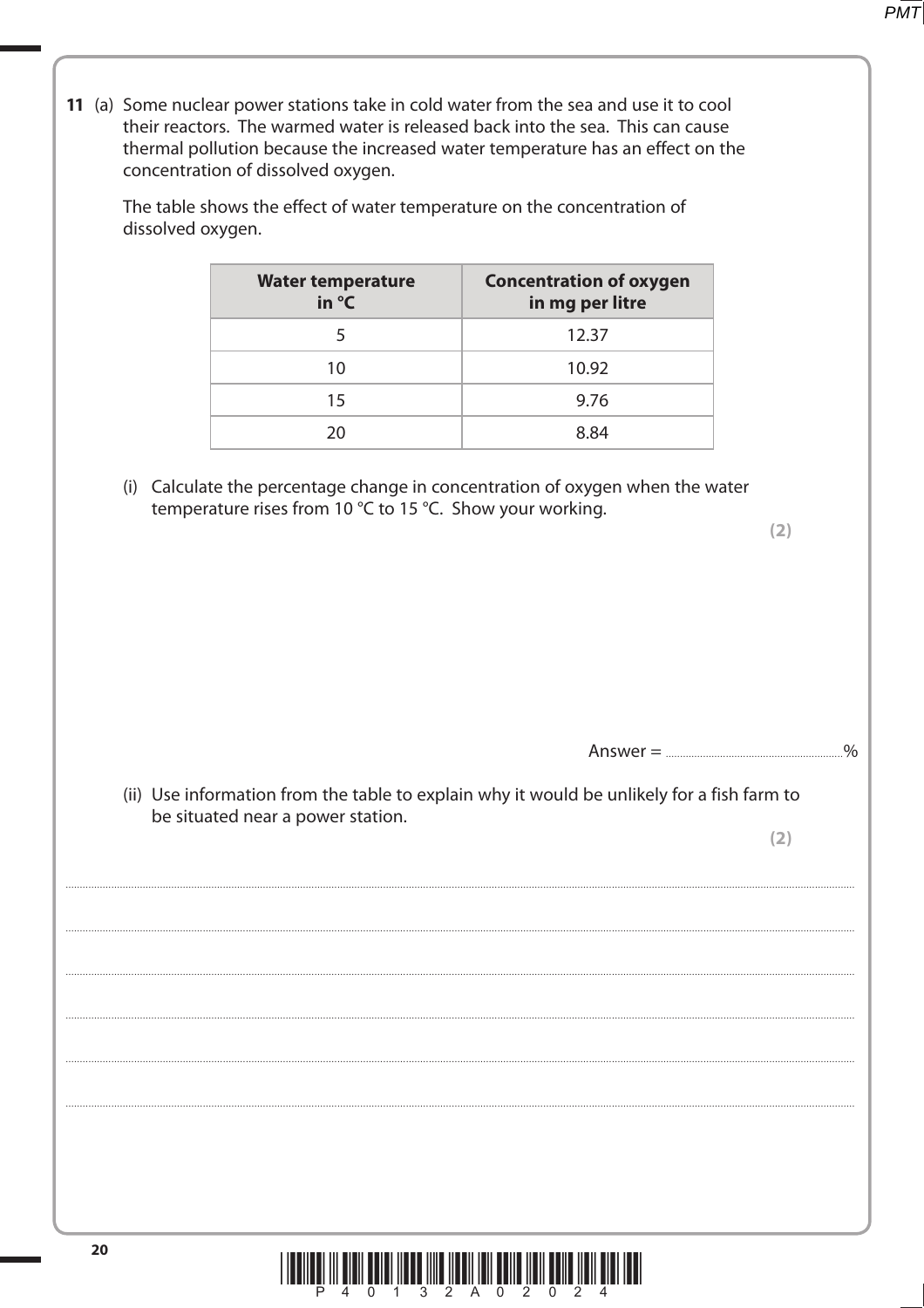(b) The table lists some methods used to produce large numbers of fish on a fish farm.

Complete the table by stating how each method helps to increase fish production.

 $(3)$ 

| <b>Method</b>                                            | How method increases fish production                                |
|----------------------------------------------------------|---------------------------------------------------------------------|
| adding antibiotics to the water                          |                                                                     |
| using nets to cover tanks                                |                                                                     |
| feeding small quantities of food<br>frequently           |                                                                     |
| (c) Fish are a good source of protein in the human diet. |                                                                     |
|                                                          | Describe what happens to fish protein in the gut of a human.<br>(5) |
|                                                          |                                                                     |
|                                                          |                                                                     |
|                                                          |                                                                     |
|                                                          |                                                                     |
|                                                          |                                                                     |
|                                                          |                                                                     |
|                                                          |                                                                     |
|                                                          |                                                                     |
|                                                          |                                                                     |
|                                                          | (Total for Question 11 = 12 marks)                                  |
|                                                          |                                                                     |

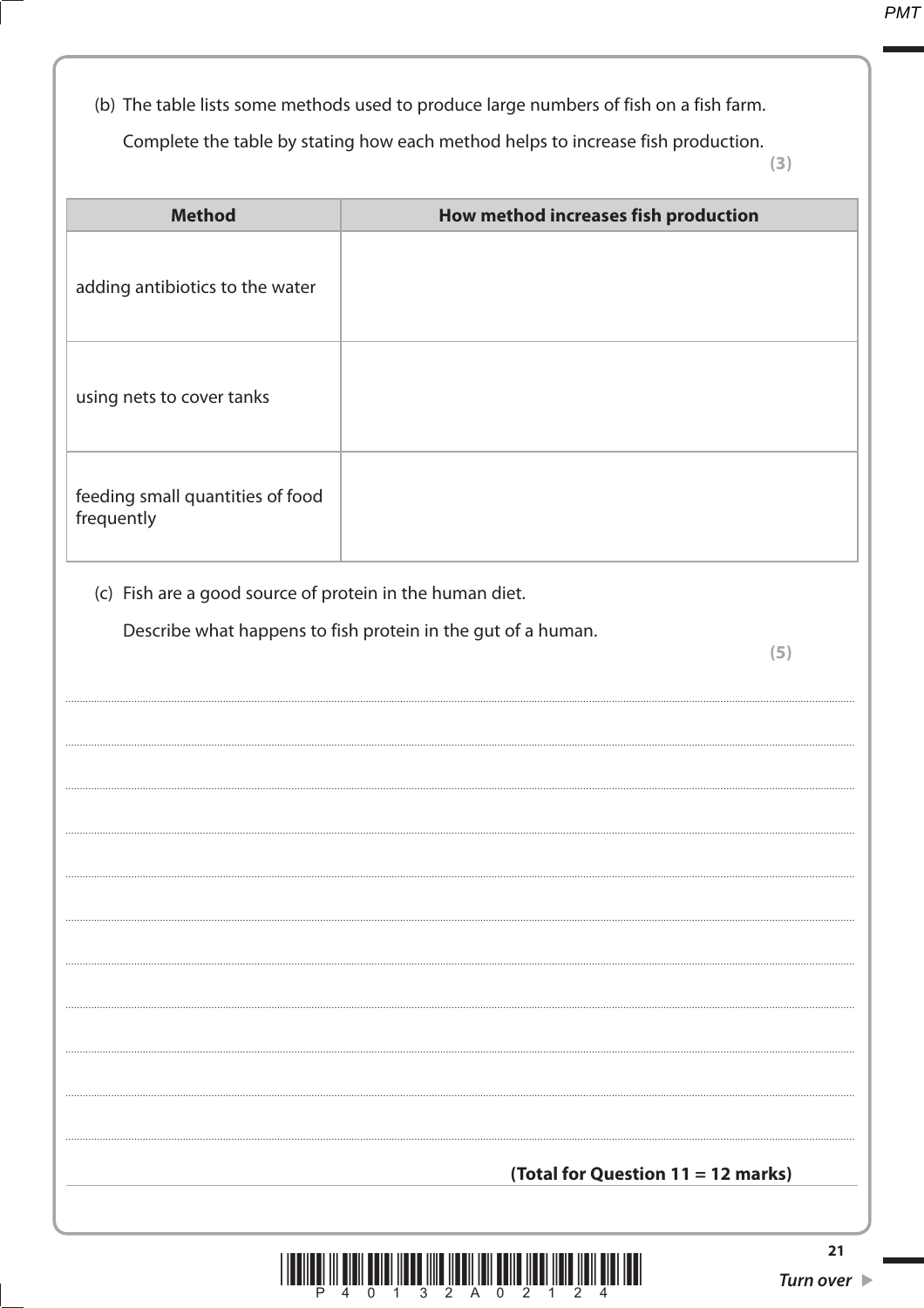| 12 One of the characteristics of living organisms is the ability to respond to a change in<br>their surroundings. |     |
|-------------------------------------------------------------------------------------------------------------------|-----|
| In mammals, such as humans, responses are controlled by nervous or hormonal communication.                        |     |
| (a) ADH is an example of a hormone.                                                                               |     |
| (i) Where is ADH produced?                                                                                        |     |
|                                                                                                                   | (1) |
| (ii) Describe the effects of ADH in the body.                                                                     | (3) |
|                                                                                                                   |     |
|                                                                                                                   |     |
| (b) Describe two ways in which nervous communication differs from hormonal communication.                         | 21  |
|                                                                                                                   |     |
|                                                                                                                   |     |
| 22<br><u> I I da ilaal ili alali aalal ilaad ilila ilaali lali aalla lidia ilala ilali alal laal</u>              |     |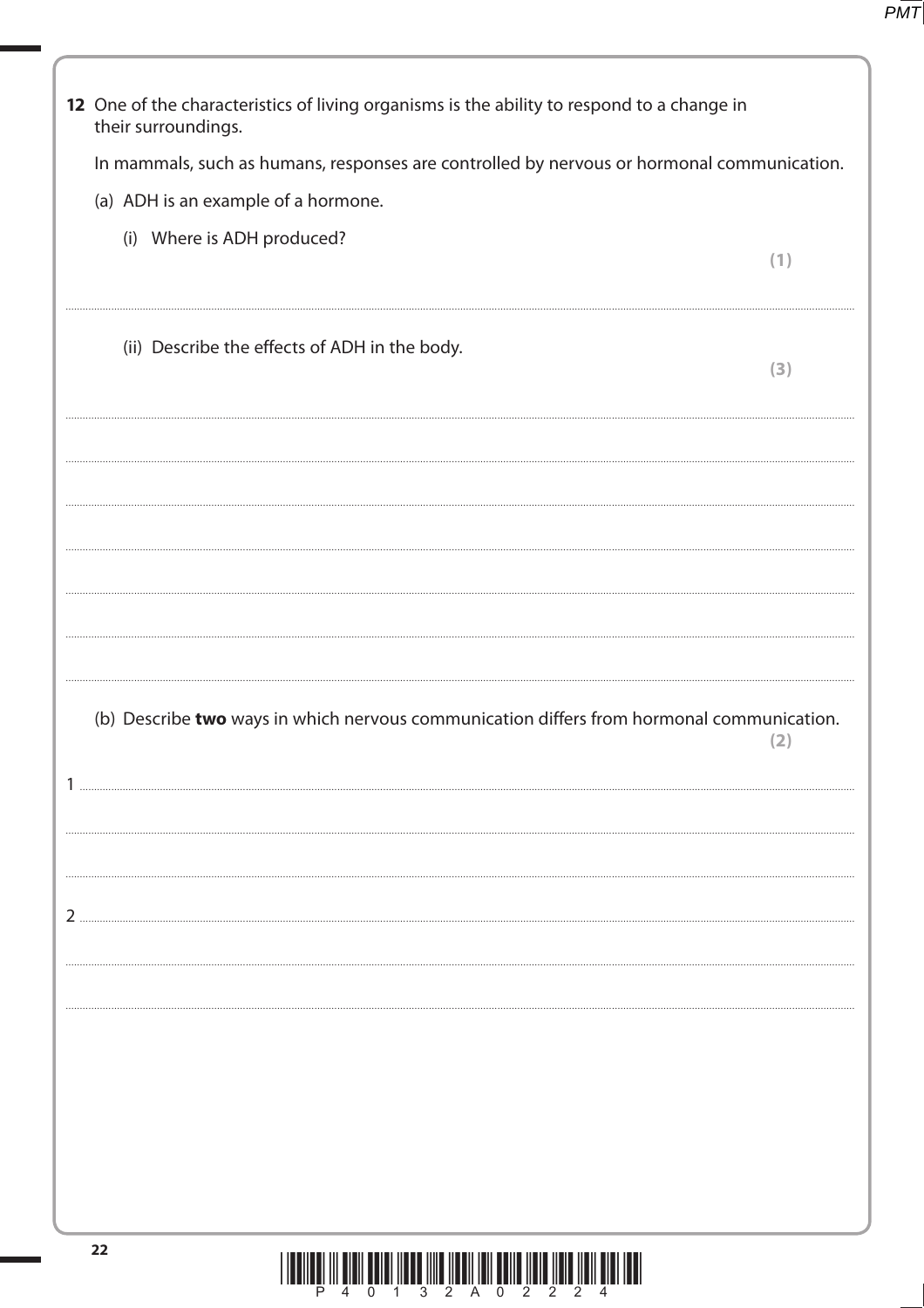

0 1 3 2 A 0 2 3 2